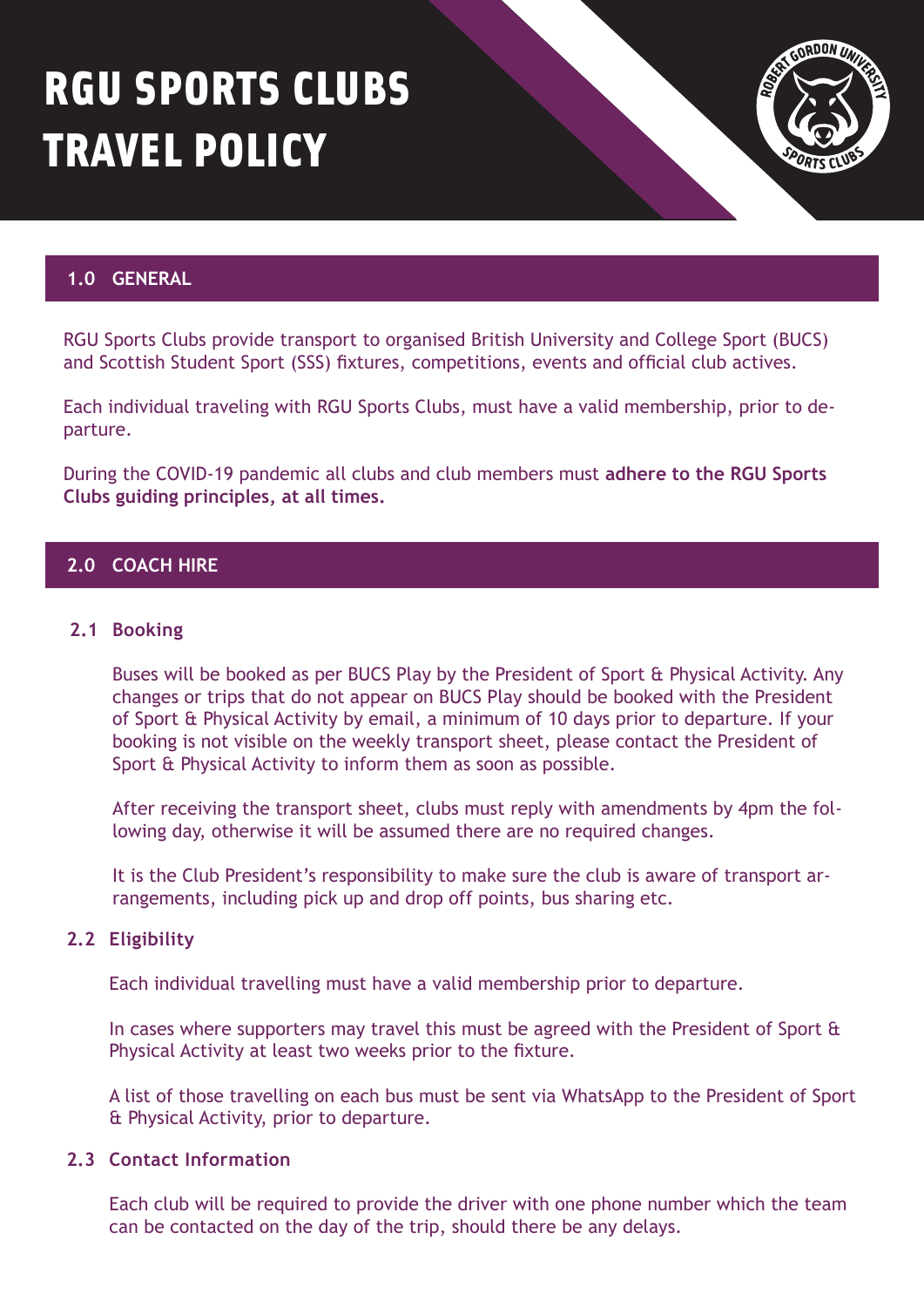## **2.4 Shared Coaches**

At times clubs may be asked to share buses, which may require some clubs to wait before returning to Aberdeen.

## **2.5 Conduct**

All club members and volunteers should be respectful of the drivers rules and cooperate with their requests.

All coaches should be left in the same state they were found.

Club members are representing RGU Sports Clubs, RGU Union and Robert Gordon University and should conduct themselves accordingly, in line with all RGU Sports Clubs Policies and Procedures.

# **3.0 HIRE CARS**

## **3.1 Eligibility**

All drivers must be a member of an RGU Sports Club or volunteer within an RGU Sports Club.

All drivers must be over 21 years old and hold a valid driver's license.

All drivers must complete a driver's declaration from (as seen in appendix 1), each academic year and must provide the President of Sport and Physical Activity with a copy of their license.

Any penalty points must be disclosed as part of the declaration form.

Declaration forms must be submitted for the first time at least two weeks prior to the date of departure.

Should there be any changes to the driver's licence throughout the year, including penalty points, the driver must re-submit a new drivers declaration form.

### **3.2 Booking Process**

Sports Clubs must complete a **request for hired vehicle form, at least two weeks prior to the date of travel.** 

# **3.3 Vehicle Collection**

All cars can be collected from Enterprise, 80 Skene Square, during their open hours.

On arrival at reception drivers will be asked to show their license.

All drivers much check the interior and exterior of the car and note any damage in photographic evidence. Any damages must be fully documented. We strongly advise drivers to video an inspection of the car on collection.

Drivers must collect their car at the time noted on the booking email. If the time requested is out with opening hours please arrange for collection the night before or to return the car the following morning within opening hours.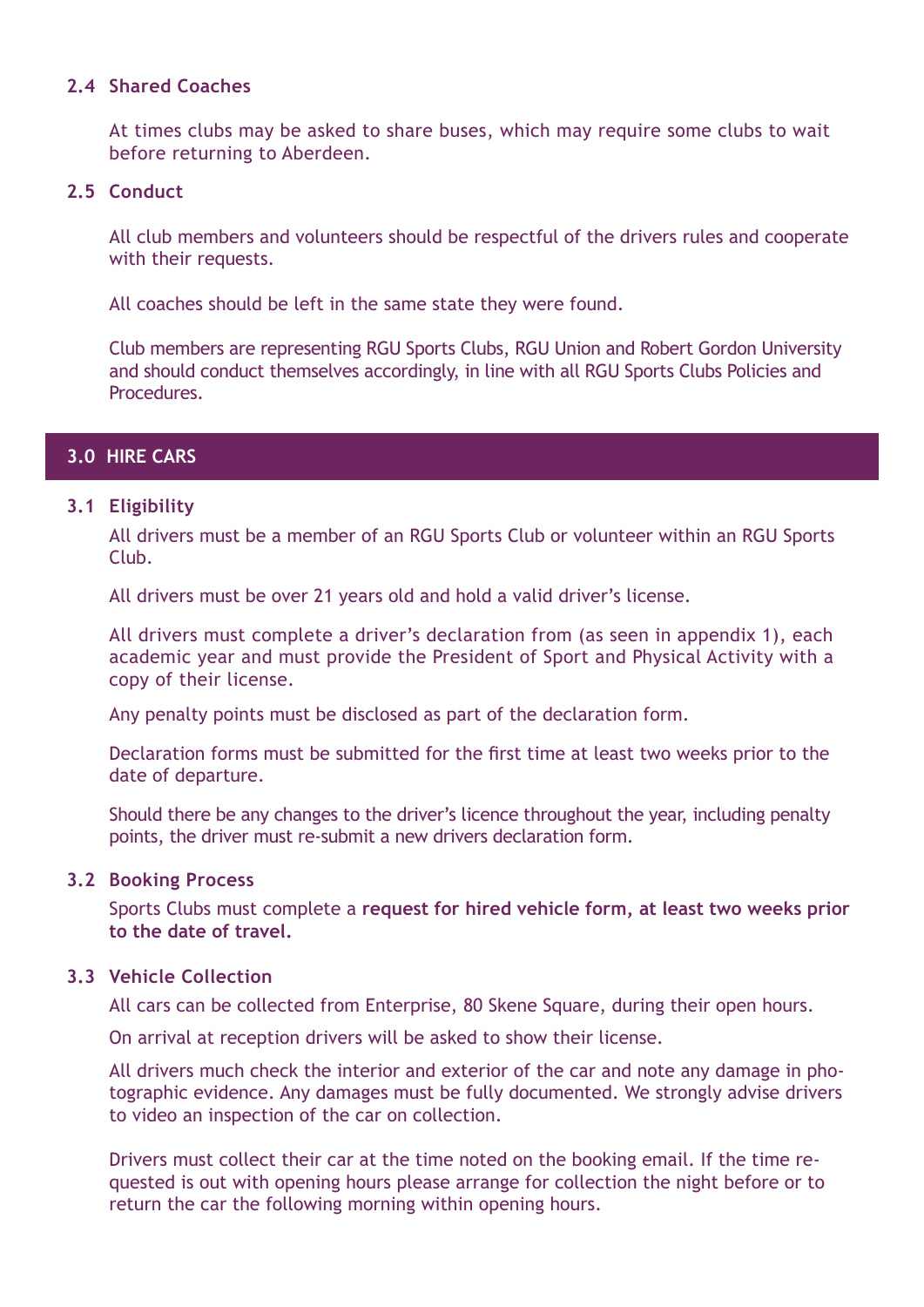# **3.4 Expectations of the Hire Company**

All cars must be returned to the hire company with a full tank. Fuel costs will be covered by the RGU Sports Club budget and therefore copies of all receipts should be kept. Fuel costs can be claimed by **completing an expense claim form.**

### **3.5 Towing**

For more information about towing please visit the DVLA website: **[https://www.gov.uk/towing-with-car/driving-licence-rules-and-what-you-can-tow](https://www.gov.uk/towing-with-car)** 

## **4.0 ACCIDENTS & DAMAGES**

#### **4.1 Incident Procedure**

The following guidelines are in place to support student Drivers involved in vehicles accidents and incidents. Please note incidents can include any road traffic offences.

## **4.1.1 Scene of the Incident**

If a third party is involved call the police and ensure the following information is collected form the third party, as a minimum:

- Full name
- Registration number
- Contact telephone number
- Insurance details
- Pictures and/or videos of the damage.

### **4.1.2 Returning the Hire Vehicle**

On return clubs must follow the below process, regardless of how minor or major the damage is.

- Call the hire company that provided the vehicle and inform them that damage has occurred. Please cooperate with the hire company and pro vide them with all information they require.
- Email the President of Sport and Physical Activity outlining details of the accident and provide details of the damage to the vehicle. This should include all the details collected at the scene of the incident.

#### **4.1.3 Insurance Claim**

Following receival of an incident account via email, the President of Sport and Physical Activity will liaise with Robert Gordon University regarding any claims.

RGU Sports Club members and volunteers must co-operate fully and provide details promptly, as and when required.

Individuals are liable for excess insurance costs relating to all vehicle accidents, incidents and damage.

Individuals are liable for costs relating to road traffic offences.